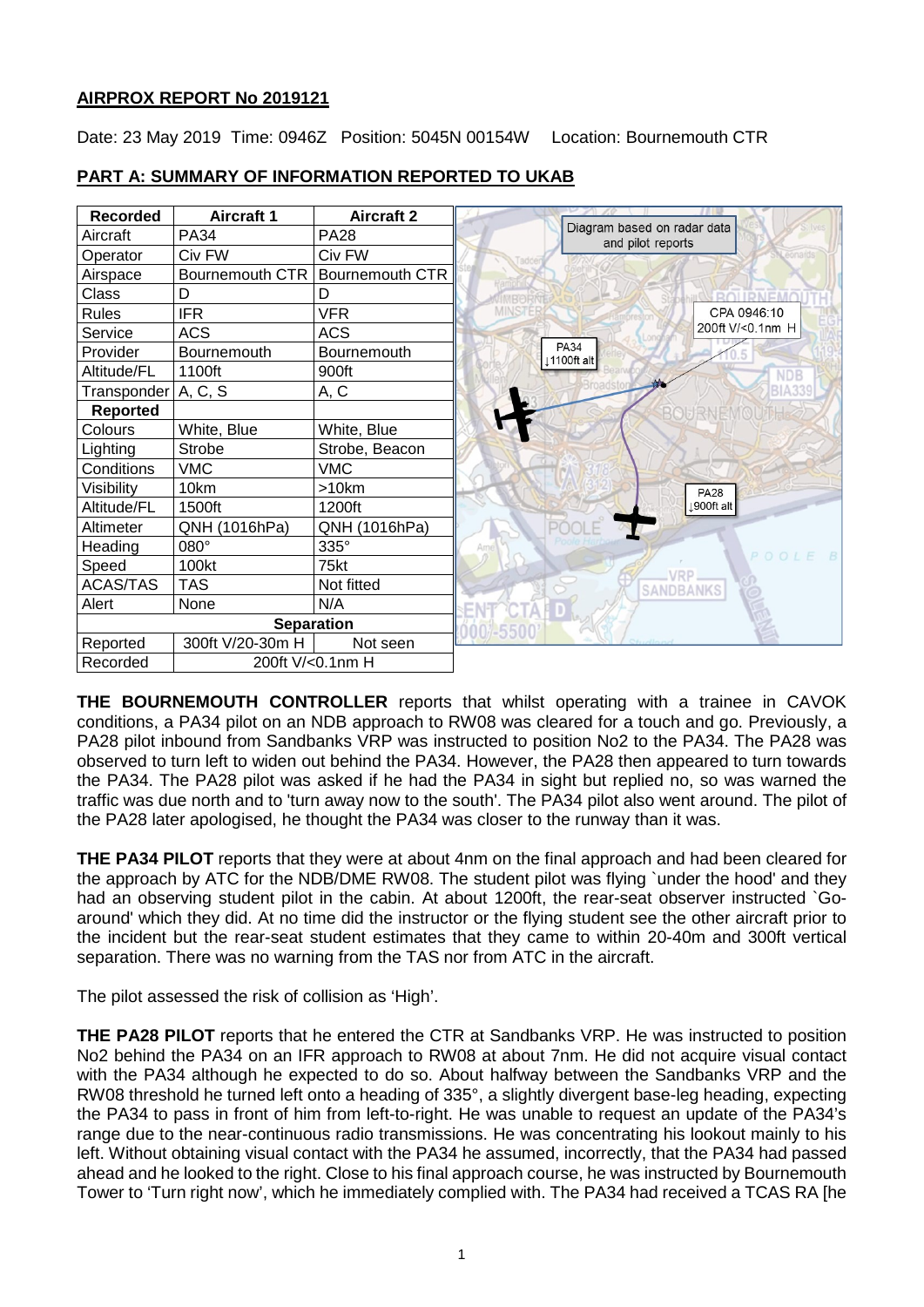believed] and a collision was avoided. He was unable to request an orbit or other significant manoeuvre due to the R/T saturation, he assumes that ATC did not instruct him to carry out an orbit, as they frequently do to avoid conflictions, for the same reason. When ATC use the Ground frequency it considerably eases the frequency congestion on the Tower frequency, but during this time this was not the case. The PA28 he was flying does not have Mode S equipment which, he believes, would enhance its conspicuity and ease identification for ATC. He did not file an MOR because he did not see the PA34 and therefore cannot comment on the proximity. He noted that over the last 2 years the volume of traffic at Bournemouth has increased significantly which, in his opinion, contributes to considerable pressure on pilots and ATC to maintain a safe flow of traffic.

### **Factual Background**

The weather at Bournemouth was recorded as follows:

METAR EGHH 230920Z 13005KT 080V160 CAVOK 18/08 Q1016

### **Analysis and Investigation**

### **UKAB Secretariat**

The PA34 and PA28 pilots shared an equal responsibility for collision avoidance and not to operate in such proximity to other aircraft as to create a collision hazard<sup>[1](#page-1-0)</sup>. An aircraft operated on or in the vicinity of an aerodrome shall conform with or avoid the pattern of traffic formed by other aircraft in operation<sup>[2](#page-1-1)</sup>.

### **Bournemouth ATC Occurrence Investigation**

This incident has been upgraded to an Airprox report following discussions and review of the RT and Radar tapes between the controller and the UA. The investigator has reviewed the RT and Radar tapes and discussed the incident with the controllers involved and listened to the telephone calls with both pilots involved. The investigator has also spoken with the Safety Officer from the PA34's Operating Authority and both pilots involved in the incident. The controllers were operating as combined Tower and Ground with an experienced controller being monitored by an OJTI during training for a revalidation in the Bournemouth Tower position. They had been in the seat for approximately 37 mins and the weather was CAVOK with good visibility in all directions. At the time of the incident Bournemouth was operating on RW08 with instrument and visual traffic.

At 09:41:01, the Bournemouth Radar controller advised the trainee tower controller of the PA28 inbound on a pink strip, used to denote a local sortie to and from Bournemouth, inbound from the Sandbanks area to the south west. This was acknowledged by the Tower controller and the PA28 can be seen on the radar recording squawking 7377 as it approaches the Sandbanks area.

At 09:42, the PA34 pilot contacts Bournemouth Tower controller, established on the ILS for RW08 reporting at 8nm [UKAB note: The PA34 was on an NDB/DME approach, the 'established on the ILS' report by the PA34 pilot is believed to be a slip by the student pilot]. The PA34 pilot is told to continue the approach which is acknowledged. There are various calls from the Tower Controller to aircraft taxiing, and calls via landline to radar advising of a VFR departure and vehicles.

At 09:44:16 (Figure 1), the PA28 pilot contacts Bournemouth Tower, joining from the SW at Sandbanks and is advised by Bournemouth Tower to report final and that they are No2 to a PA34 on 5-mile final. This is acknowledged by the PA28 pilot but, when the investigator reviewed the radar recording, the position of the Seneca was closer to 6nm than 5nm on the final approach track.

 $\overline{\phantom{a}}$ 

<span id="page-1-0"></span><sup>1</sup> SERA.3205 Proximity.

<span id="page-1-1"></span><sup>2</sup> SERA.3225 Operation on and in the Vicinity of an Aerodrome.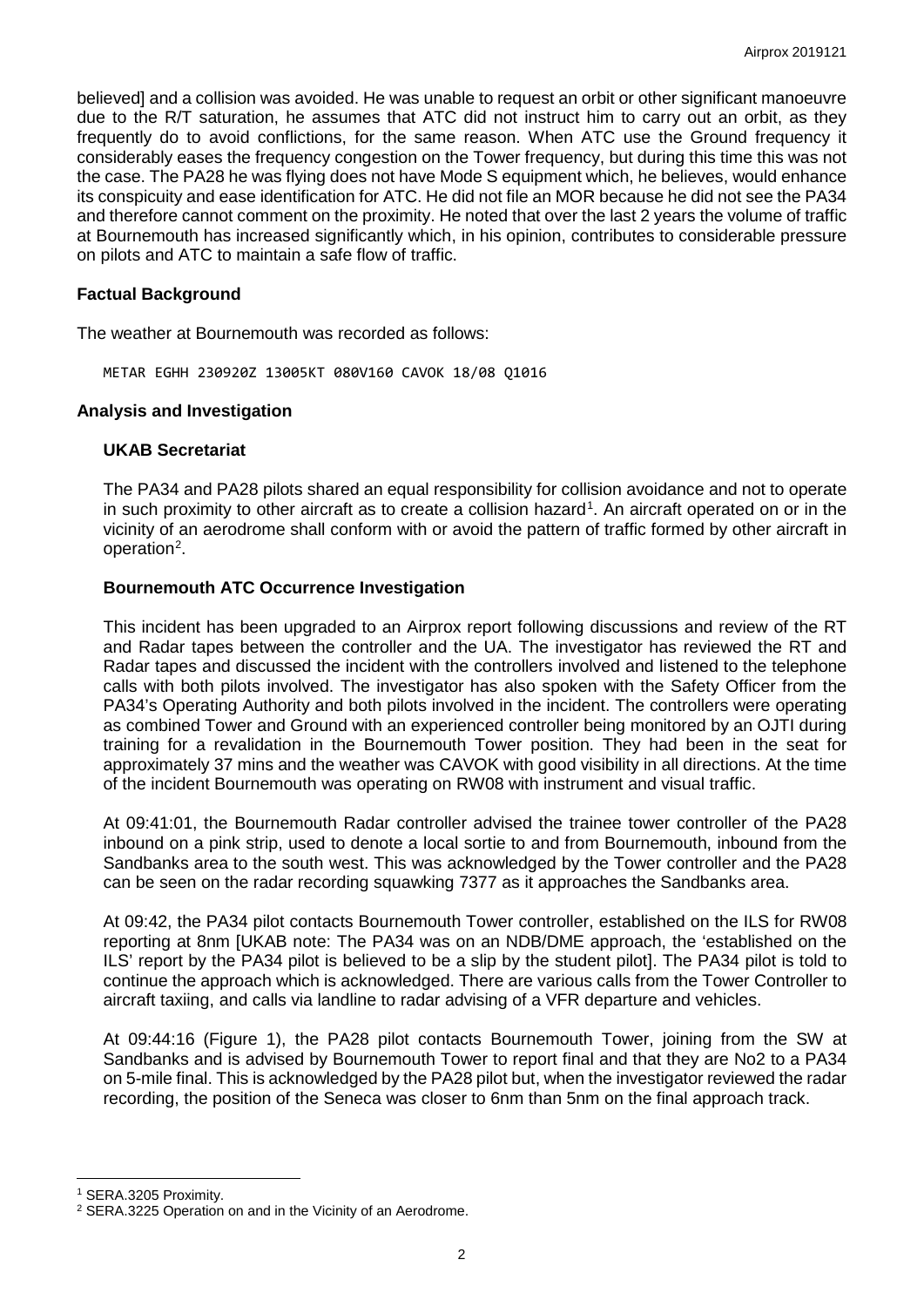

Figure 1: 0944:16 Initial contact from the PA28 to the SSW with the PA34 on final approach track

There are various calls from the Bournemouth Tower controller to taxiing aircraft and vehicles, and at this time both the OJTI and the trainee reported that the flight strip for an aircraft taxiing out did not reflect what the aircraft wanted to do so they became involved with trying to establish the aircraft's actual intentions (the details of the departure had been taken by a trainee on the back desk and entered incorrectly into the FPS which caused both controllers to become distracted from the aircraft in the circuit whilst they attempted to confirm the correct flight plan details). This was protracted because by then, the assistant on the back desk had changed and was not the one who had taken the details.

At 09:45:20 the Bournemouth Tower controller issues clearance to the PA34 pilot for a touch and go RW08 which is acknowledged. At this point the PA28 is to the SE of the PA34 at 1200ft indicated, and approximately 1.5nm separation (Figure 2).



Figure 2: 0945:20

From the RT tapes the investigator could hear a number of calls for aircraft taxiing with give way instructions, and vehicles looking to transit across the runway and on the northside of the airfield. As the Bournemouth Tower controller calls Solent Radar they spot the confliction with the PA34 and the PA28 on the ATM and ask the PA28 pilot if he is visual with the Seneca to which he responds 'No'. The Bournemouth Tower controller advises the PA28 pilot that they believe him to be just south of the PA34 and advise the PA28 pilot to turn south immediately, very shortly after the PA34 pilot reports going around.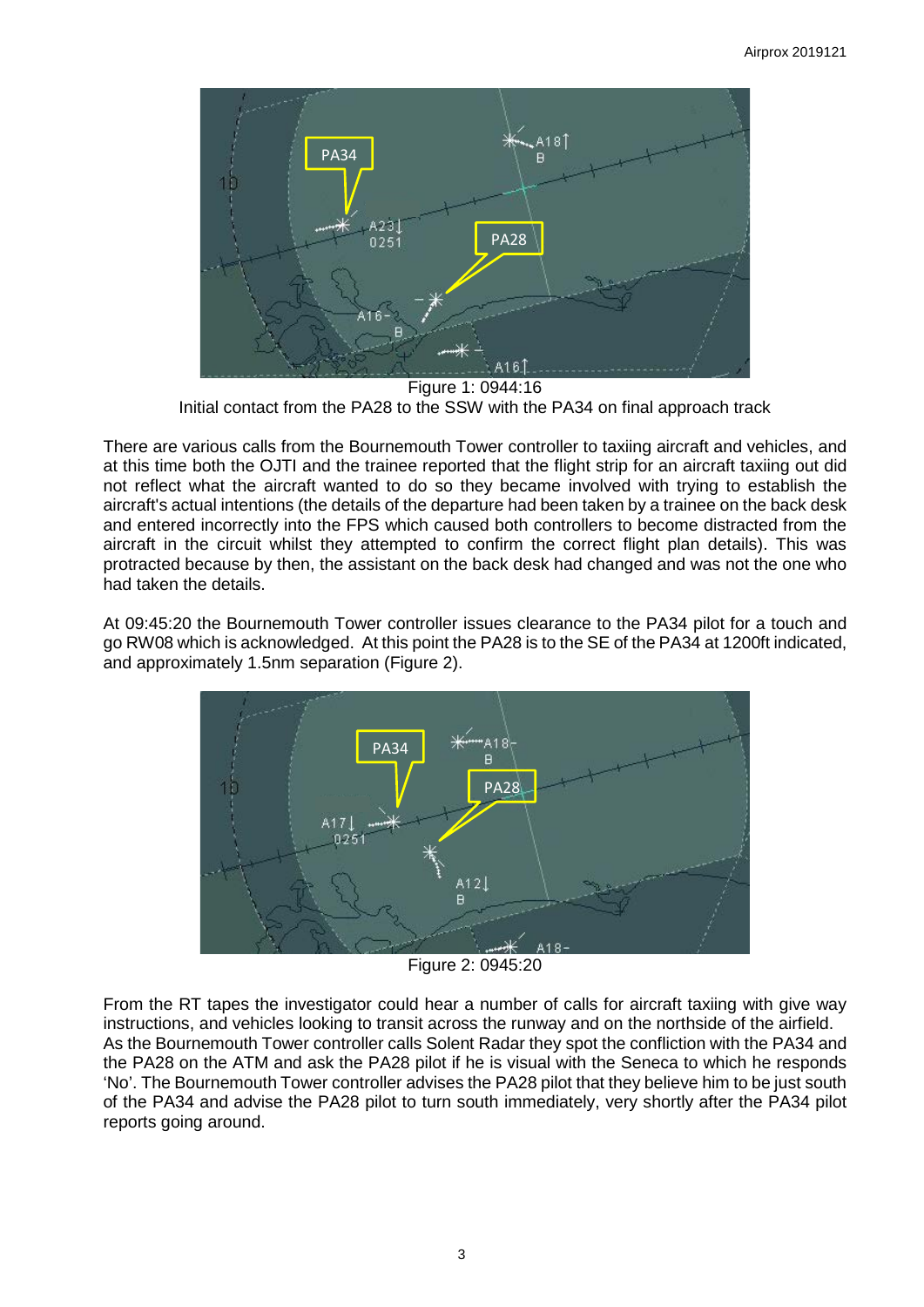

Figure 3: 0946:10 PA28 pilot instructed to turn south by Tower and PA34 pilot reports going around.

From the radar replay tapes the investigator estimates that the aircraft came within 200ft and less than 0.5nm of each other at 09:46:10 (Figure 3).

The controllers involved were relieved from the position shortly after the incident and the OJTI contacted the pilot of the PA28 via the recorded line at 10:13Z. During the phone call the pilot of the PA28 advised the Bournemouth Tower OJTI that he had not been visual with the PA34 and estimated the position of the PA34 incorrectly. In a subsequent conversation with the investigator the pilot advised that due to the courses both aircraft where tracking, he believes this angle of the converging heading may have been a factor in them not seeing the PA34. In hindsight, he advised that he should have turned away or orbited to try to gain visual contact rather than continuing towards final. At the time of the incident the aircraft did not have any form of TCAS or warning system or Mode S fitted, although it did have Mode A and C which were both functioning. Since the event the pilot has advised that the aircraft is now fitted with 'Flight Aware' ADS-B, although this provides limited benefits as it does not pick up the CTS aircraft in the circuit. The pilot also advised that they have invested in Mode S which should be fitted to the aircraft soon.

The OJTI also spoke with the instructor of the PA34 when it landed back at Oxford to determine what had happened from their point of view. The instructor advised that he and the trainee pilot had been operating IFR, with the trainee pilot operating with restricted view due to the hood and a passenger in the rear seat as an additional pair of eyes. Neither the instructor nor the left-hand seat trainee saw the PA28, but the passenger in the rear observed the aircraft and called to the frontseat pilot to go-around explaining the proximity of the PA28. This was initiated by the instructor and the aircraft climbed away from the confliction. At no point did the instructor see the PA28 and he was also extremely concerned that the TCAS fitted to the aircraft had given no warning of the proximity of the PA28, which he would have expected. The Bournemouth OJTI confirmed that the PA28 had been transponding and this was again confirmed by the investigator when they spoke with the PA34 instructor. During the conversation between the Oxford Instructor and the Bournemouth OJTI, the Oxford instructor stated that they received no TCAS warning and did not see how close the PA28 was. They decided that a report would be filed but they did not believe it to be an Airprox at that time. The subsequent review of the RT and Radar tapes by the OJTI and the UA showed how close the aircraft were to each other and it was decided by the controller that the incident needed to be upgraded to an Airprox.

The Bournemouth MATS Pt 2 states that: *The Ground Movement Control position is established for the period 10:00-18:00L daily and normal operations should be with GMC in operation throughout this notified period.* However, having spoken with the OJTI at length, they confirm that the number of vehicles and aircraft on frequency did not constitute the requirement for GMC to be open, the distraction of the FPS was the primary reason for the late sighting of the incident by both the OJTI and the trainee.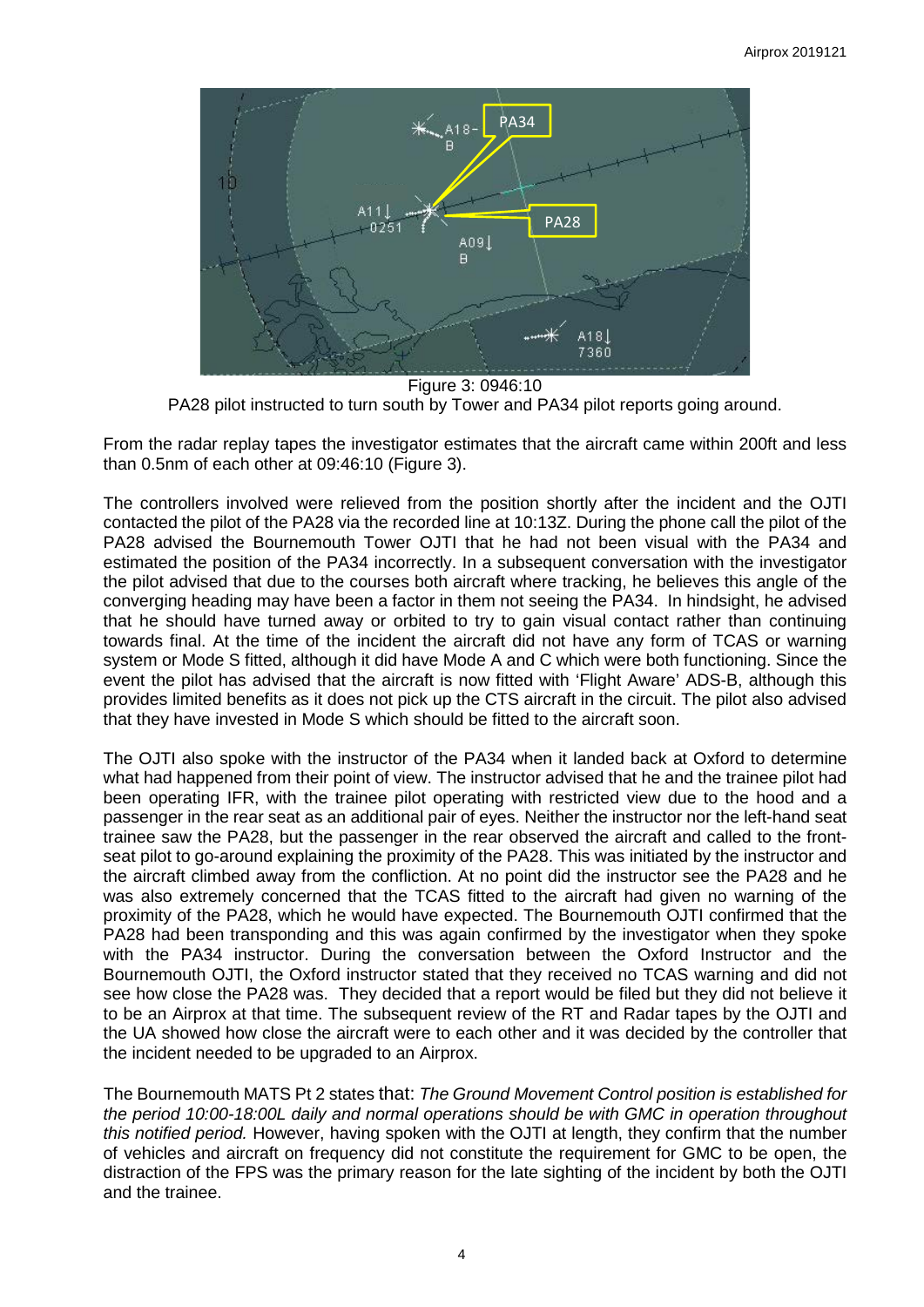The following conclusions have been reached:

- 1. The PA28 pilot positioned on final without being visual within the No1 traffic and came within 200ft vertically and within approximately 300ft horizontally of the PA34.
- 2. The Tower instructor and trainee were distracted by incorrect Flight details for a taxiing aircraft and spotted the confliction late
- 3. A trainee entered incorrect details into an FPS which caused confusion to the controllers.

### **Comments**

### **PA34 Operating Authority Comment**

The PA34 was operating under IFR, in Class D airspace conducting an instrument approach. The crew's recollection is that the other aircraft, a PA28, had been cleared as "No2 to a Seneca". No Traffic Information was passed which might have indicated the other aircraft's proximity. The PA34 is fitted with a Traffic Advisory System (TAS) which should detect any MODE A, C or S active transponder. The TAS was tested and functioning correctly prior to flight, but no indication or warning was issued during the incident. Neither the instructor nor the front-seat student, who was wearing an instrument hood, sighted the other aircraft visually. It was only sighted by the rear-seat student pilot who was acting as an observer and called on intercom for the aircraft to climb and go-around. Considering the barriers which remained between this Airprox and a mid-air collision, it appears that, in the absence of the rear-seat observer's sighting, only a visual sighting by the other aircraft or mere providence would have prevented a much closer encounter or collision. The UKAB will no doubt have information on whether the other pilot had visual contact but, from the relative geometry, it seems unlikely. We therefore conclude that there was a high risk of collision and we were fortunate that the outcome of this occurrence was not more serious. The actions of the rear-seat observer, a student pilot were, we believe, on this occasion commendable.

### **Summary**

An Airprox was reported when a PA34 and a PA28 flew into proximity in the Bournemouth CTR at 0946hrs on Thursday the  $23<sup>rd</sup>$  of May 2019. The PA34 pilot was operating under IFR in VMC and the PA28 pilot was operating under VFR in VMC, both pilots were in receipt of an Aerodrome Control Service from Bournemouth Tower.

## **PART B: SUMMARY OF THE BOARD'S DISCUSSIONS**

Information available consisted of reports from both pilots, radar photographs/video recordings and reports from the air traffic controller involved. Relevant contributory factors mentioned during the Board's discussions are highlighted within the text in bold, with the numbers referring to the Contributory Factors table displayed in Part C.

The Board began by looking at the actions of the PA34 crew. They commended the observing student for maintaining a robust lookout and reacting in time to tell the front-seat crew to 'Go-around', which they did; this had undoubtedly prevented a greater risk of collision **(CF13)**. The Board wondered why the TAS had not alerted the crew to the conflict given that the PA28 was squawking, and some members opined that this may have been a result of aerial blanking. However, without knowing the aircraft fit and relative geometries in detail, this was merely conjecture **(CF11)**. What it did highlight though was that, even under seemingly benign conditions, electronic conspicuity and collision warning systems were not infallible, and this in turn highlighted the importance of robust lookout.

The Board then turned to the actions of the PA28 pilot. He had been informed he was No2 to the PA34 on the approach by the Bournemouth controller but members noted that he had continued inbound without gaining visual with it; as a result, he was therefore unable to integrate into the pattern of traffic formed by the PA34 **(CF7)**. Members noted that he had commented that he couldn't ask for an update on the PA34's range when he didn't gain visual contact because of the almost continuous radio transmissions **(CF8)**. He had also commented that he couldn't ask for an orbit for the same reason.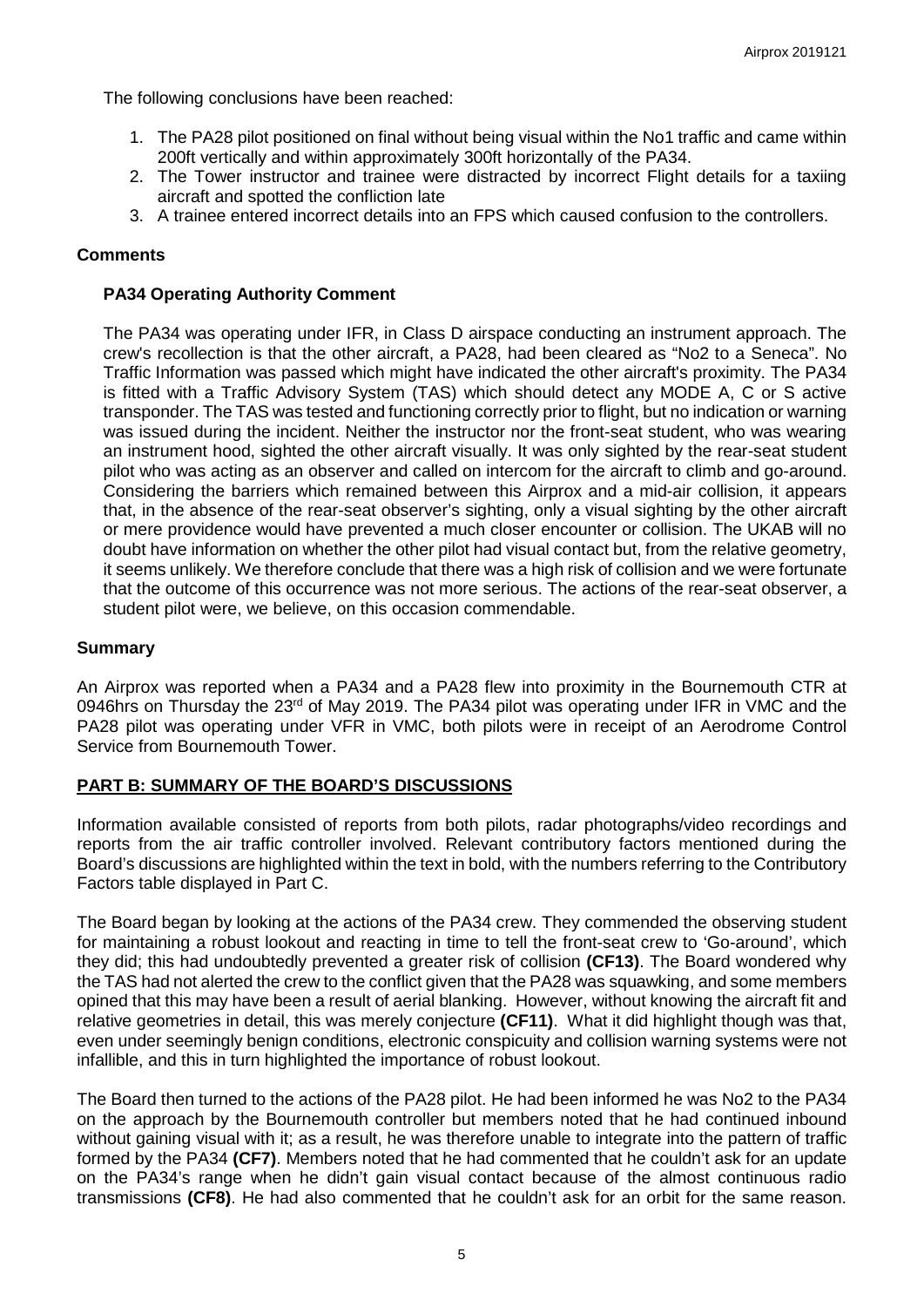Whilst the levels of RT traffic were unfortunate, the Board agreed that it remained his responsibility to integrate, and if he could not ensure he could do so because he was not visual with the PA34 then he should not have proceeded onto the final approach; the Board did not have access to relevant airfield procedures, but members felt that although not able to ask for an orbit, he should either have turned away independently (as an emergency procedure) or maintained sufficient height above the final approach path as he approached such that he could then fly through the pattern deadside and join the circuit in a different fashion once he had all the other aircraft in sight **(CF5, 6, 9 & 10)**. Members noted that at no stage did the PA28 pilot gain visual contact with the PA34 **(CF12)**, and so he had been unable to play any part in resolving the ensuing conflict.

Lastly the Board looked at the actions of the Bournemouth controllers. They were bandboxed with ADC and GMC and, although this was normal practice at the time of the Airprox, members agreed that the inaccurate Flight Progress Strip (FPS) and the distraction that that created had served to draw the controllers' attention away from their primary role of ensuring the safe and efficient flow of aircraft in the circuit **(CF1 & 4)**. In this respect, controller members opined that in their opinion the OJTI would have been better served by taking over the controlling element and directing the trainee to resolve the admin tasks **(CF2)**. By both becoming absorbed in the FPS issue, neither identified the unfolding confliction until later than desirable. Although they were able to issue last-minute avoiding action to the PA28 pilot, this was too late, and the PA34 crew had already initiated their own emergency avoiding action **(CF3)**.

Turning to the risk, members quickly agreed that safety margins had been much reduced below the norm, and it had only been the PA34 crew's emergency actions that had increased the aircraft separation. Accordingly, they assessed the risk as Category B.

# **PART C: ASSESSMENT OF CAUSE AND RISK**

| 2019121   |                                                                |                                                            |                                                                     |
|-----------|----------------------------------------------------------------|------------------------------------------------------------|---------------------------------------------------------------------|
| <b>CF</b> | Factor                                                         | <b>Description</b>                                         | <b>Amplification</b>                                                |
|           | <b>Ground Elements</b>                                         |                                                            |                                                                     |
|           | • Manning and Equipment                                        |                                                            |                                                                     |
| 1         | Organisational                                                 | • ATM Staffing and Scheduling                              | Sub-Optimal establishment or scheduling of staff                    |
| 2         | <b>Human Factors</b>                                           | • Mentoring                                                | Sub-Optimal                                                         |
|           | • Situational Awareness and Action                             |                                                            |                                                                     |
| 3         | <b>Human Factors</b>                                           | • Conflict Detection - Detected Late                       |                                                                     |
| 4         | <b>Human Factors</b>                                           | • Distraction - Job Related                                |                                                                     |
|           | <b>Flight Elements</b>                                         |                                                            |                                                                     |
|           |                                                                | <b>• Regulations, Processes, Procedures and Compliance</b> |                                                                     |
| 5         | <b>Human Factors</b>                                           | • Flight Crew ATM Procedure Deviation                      | Regulations/procedures not complied with                            |
|           | <b>. Tactical Planning and Execution</b>                       |                                                            |                                                                     |
| 6         | <b>Human Factors</b>                                           | • Insufficient Decision/Plan                               | Inadequate plan adaption                                            |
| 7         | <b>Human Factors</b>                                           | • Action Performed Incorrectly                             | Did not follow instructions                                         |
|           | • Situational Awareness of the Conflicting Aircraft and Action |                                                            |                                                                     |
| 8         | <b>Human Factors</b>                                           | • Lack of Communication                                    | Pilot did not request additional information                        |
| 9         | <b>Human Factors</b>                                           | • Lack of Action                                           | Pilot flew into conflict despite Situational Awareness              |
| 10        | <b>Human Factors</b>                                           | • Monitoring of Other Aircraft                             | Pilot did not sufficiently integrate with the other<br>aircraft     |
|           | <b>• Electronic Warning System Operation and Compliance</b>    |                                                            |                                                                     |
| 11        | Technical                                                      | • ACAS/TCAS System Failure                                 | CWS did not alert as expected                                       |
|           | • See and Avoid                                                |                                                            |                                                                     |
| 12        | <b>Human Factors</b>                                           | • Monitoring of Other Aircraft                             | Non-sighting or effectively a non-sighting by one or<br>both pilots |
| 13        | <b>Human Factors</b>                                           | • Monitoring of Other Aircraft                             | Late-sighting by one or both pilots                                 |

## Contributory Factors: